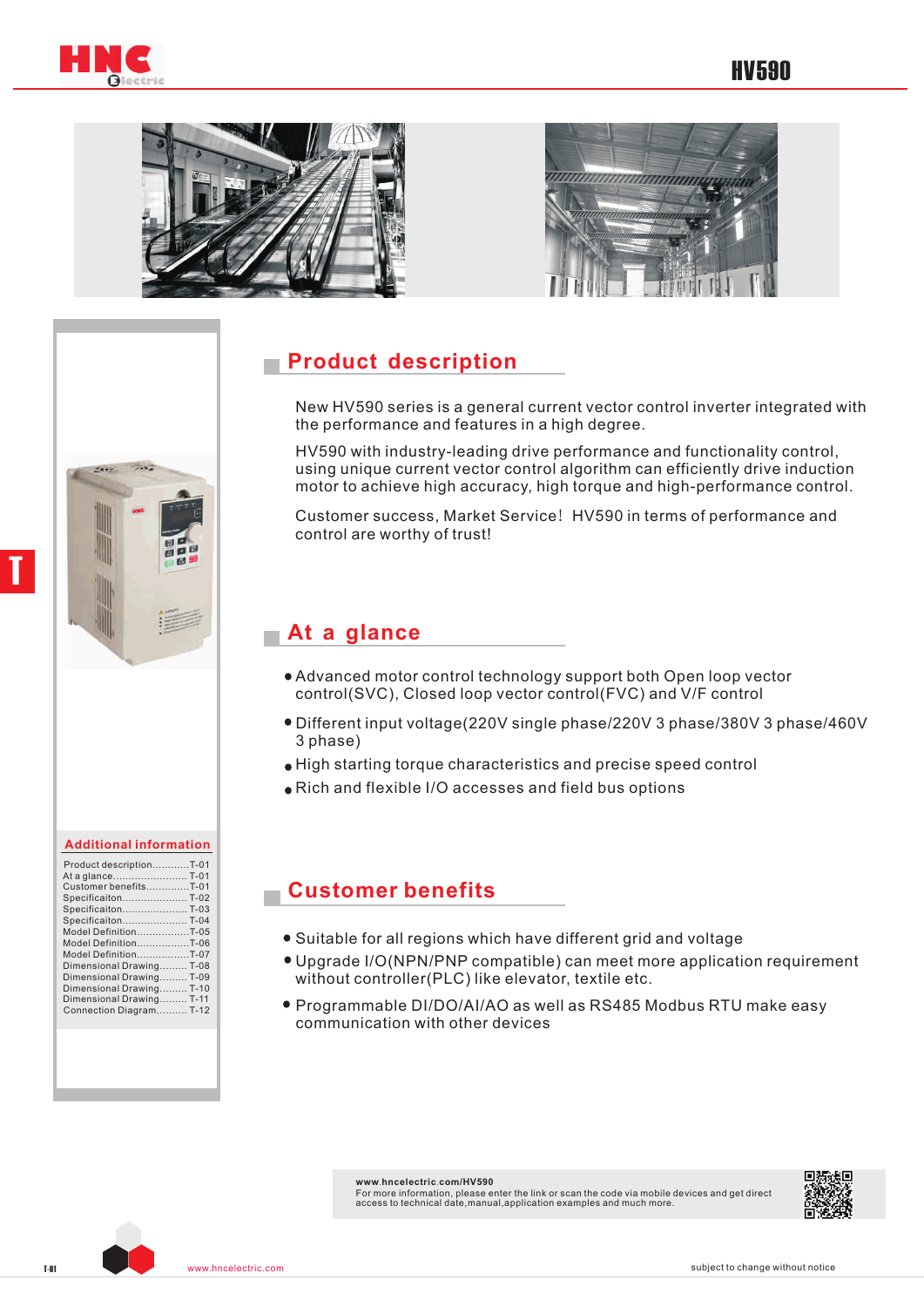

# **Specificaiton**

| <b>Items</b>          | <b>Description</b>                 |                                                                                                                            |                                                                                                              |  |  |  |  |  |
|-----------------------|------------------------------------|----------------------------------------------------------------------------------------------------------------------------|--------------------------------------------------------------------------------------------------------------|--|--|--|--|--|
|                       | Control system                     | High performance of current vector control<br>technology to realize asynchronous motor and<br>synchronous motor control    |                                                                                                              |  |  |  |  |  |
| <b>Basic function</b> | Drive performance                  | High efficiency driving for induction motor and<br>synchronous motor                                                       |                                                                                                              |  |  |  |  |  |
|                       | Maximum frequency                  |                                                                                                                            | Vector control: 0~300HzV/Fcontrol: 0~3200Hz                                                                  |  |  |  |  |  |
|                       | Carrier frequency                  | $0.5k-16kHz;$<br>according to the load characteristics                                                                     | the carrier frequency will be automatically adjusted                                                         |  |  |  |  |  |
|                       | Input frequency resolution         | Digital setting: 0.01Hz                                                                                                    | Analog setting: maximum frequency ×0.025%                                                                    |  |  |  |  |  |
|                       | Control mode                       | Open loop vector control(SVC)<br>Closed loop vector control(FVC)<br>V/F control                                            |                                                                                                              |  |  |  |  |  |
|                       | Startuptorque                      |                                                                                                                            | Type G: 0.5Hz/150%(SVC); 0Hz/180%(FVC)                                                                       |  |  |  |  |  |
|                       | Speed range                        | 1: 100(SVC)                                                                                                                | Speed range                                                                                                  |  |  |  |  |  |
|                       | Speed stabilizing precision        | $\pm$ 0.5%(SVC)                                                                                                            | Speed stabilizing precision                                                                                  |  |  |  |  |  |
|                       | Torque control precision           | $\pm$ 5%(FVC)                                                                                                              |                                                                                                              |  |  |  |  |  |
|                       | Over load capability               | G type: rated current 150% -1 minute, rated current<br>180% -3 seconds;                                                    |                                                                                                              |  |  |  |  |  |
|                       | Torque boost                       | Auto torque boost function; Manual torque boost<br>$0.1\% - 30.0\%$                                                        |                                                                                                              |  |  |  |  |  |
|                       | V/F curve                          | Linear V/F, Multi-point V/F and Square V/F curve<br>(power of 1.2, 1.4, 1.6, 1.8, 2)                                       |                                                                                                              |  |  |  |  |  |
|                       | V/F separation                     | In 2 ways: separation, semi seperation                                                                                     |                                                                                                              |  |  |  |  |  |
|                       |                                    | Straight line or S curve acceleration and<br>deceleration mode.                                                            |                                                                                                              |  |  |  |  |  |
|                       | Acc./deccurve                      | Four kinds of acceleration and deceleration time.<br>Acceleration and deceleration time range between<br>0.0s to 6500.0s   |                                                                                                              |  |  |  |  |  |
|                       | DC brake                           | DC brake frequency: 0.00Hz to maximum<br>frequency, brake time: 0.0s to 36.0s, and brake<br>current value: 0.0% to 100.0%. |                                                                                                              |  |  |  |  |  |
|                       | Jog control                        | Jog frequency range: 0.00Hz~50.00Hz. Jog<br>acceleration/deceleration time 0.0s~6500.0s.                                   |                                                                                                              |  |  |  |  |  |
|                       | Simple PLC and MS speed running    |                                                                                                                            | It can realize at maximum of 16 segments speed<br>running via the built-in PLC or control terminal.          |  |  |  |  |  |
|                       | <b>Built-in PID</b>                | control system                                                                                                             | It is easy to realize process-controlled close loop                                                          |  |  |  |  |  |
|                       | Auto voltage regulation (AVR)      | case of change of network voltage.                                                                                         | It can keep constant output voltage automatically in                                                         |  |  |  |  |  |
|                       | Over-voltage/current stall control | duringthe running process                                                                                                  | It can limit the running voltage/current automatically<br>and prevent frequent over-voltage/current tripping |  |  |  |  |  |
|                       | Quick current limit                | Minimize the over-current fault, protect normal<br>operation of the inverter                                               |                                                                                                              |  |  |  |  |  |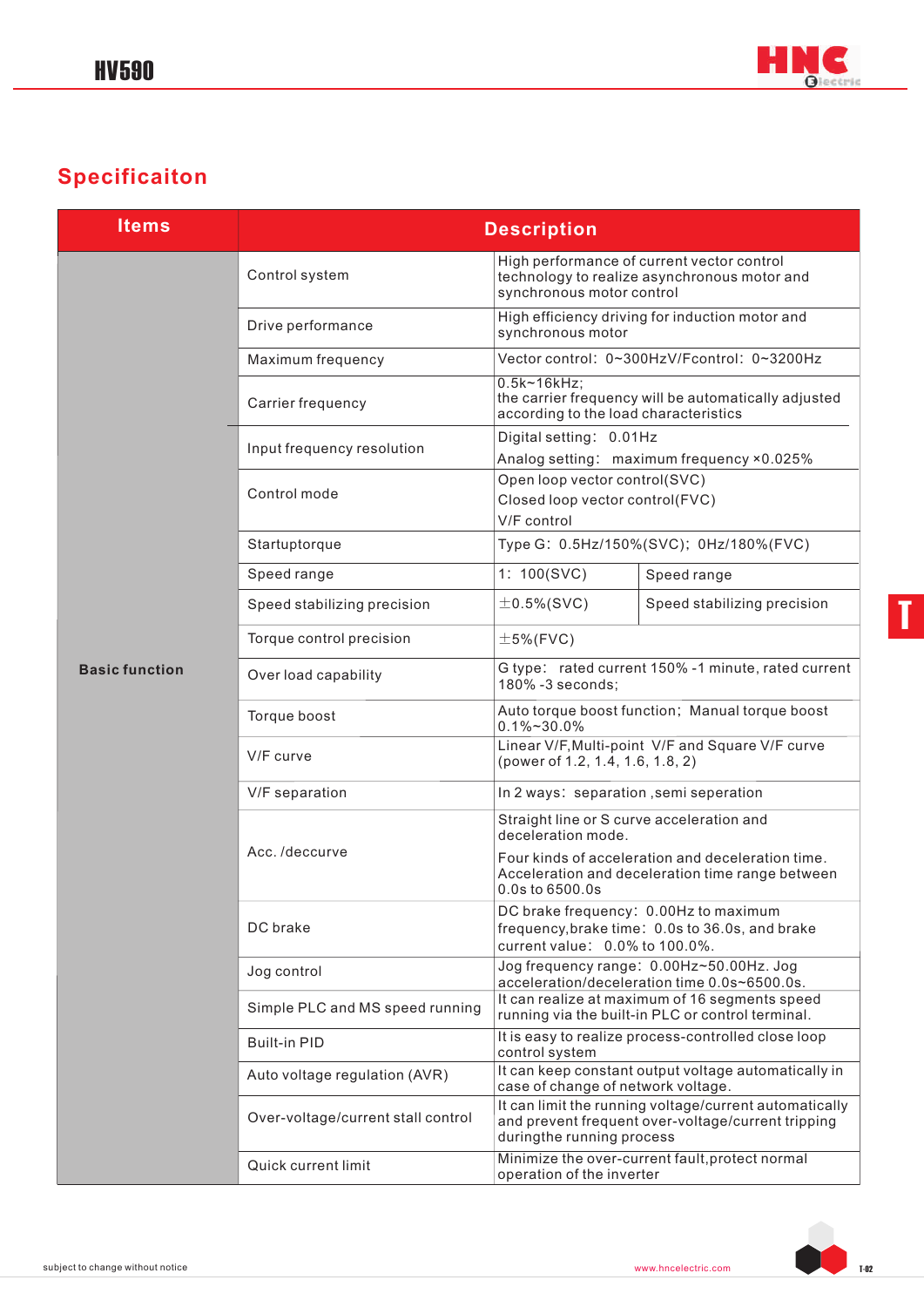



| <b>Items</b>        | <b>Description</b>             |                                                                                                                                                                                                             |  |  |  |  |  |  |
|---------------------|--------------------------------|-------------------------------------------------------------------------------------------------------------------------------------------------------------------------------------------------------------|--|--|--|--|--|--|
|                     | Torque limit & control         | "Excavators" characteristics, automatically limit<br>torque during operation, prevent frequent over-<br>current trip;<br>Closed loop vector mode can realize the torque<br>control.                         |  |  |  |  |  |  |
|                     | Instantaneous stop<br>non-stop | When instantaneous power off, voltage reduction is<br>compensated through load feedback energy, which<br>could make inverter keep running in a short period of<br>time.                                     |  |  |  |  |  |  |
|                     | Rapid current limit            | To avoid inverter frequent over-current fault.                                                                                                                                                              |  |  |  |  |  |  |
|                     | Virtual I/O                    | 5 groups of virtual DI, DO to realize simple logic<br>control                                                                                                                                               |  |  |  |  |  |  |
| <b>Personalized</b> | Timing control                 | Timing control function: settimerange<br>0 Min~6500.0Min                                                                                                                                                    |  |  |  |  |  |  |
|                     | Multiple motor switch          | 4 groups of motor parameter, which can realize 4-<br>motor switch control                                                                                                                                   |  |  |  |  |  |  |
|                     | Multi-threaded bus support     | Support 3 kinds of field bus:<br>RS485, Profibus-DP, CANopen                                                                                                                                                |  |  |  |  |  |  |
|                     | Motor overheat protection      | TZ5PC1 analog input AI3x can accept the motor<br>temperature sensor input(PT100、PT1000)                                                                                                                     |  |  |  |  |  |  |
|                     | Multi-encoder support          | Support difference, open collector, UVW, rotary<br>transformer, sine cosine encoder etc.                                                                                                                    |  |  |  |  |  |  |
|                     | Programmable PLC               | Select optional user programmable card, which can<br>realize secondary development, programming mode<br>compatible with Drino PLC.                                                                          |  |  |  |  |  |  |
|                     | Excellent backend software     | Support inverter parameter operation and virtual<br>oscilloscope function. Inverter internal state graphic<br>monitor can be realized through virtual oscilloscope.                                         |  |  |  |  |  |  |
|                     | Running command channel        | Three types of channels:<br>operationpanel reference, control terminal reference<br>and serial communication portreference. These<br>channels can be switched in various modes.                             |  |  |  |  |  |  |
|                     | Frequency source               | There are totally eleven types of frequency sources,<br>such as digital reference, analog voltage reference,<br>analog current reference, pulse reference, MS<br>speed, PLC, PID and serial port reference. |  |  |  |  |  |  |
| Running             | Auxiliary frequency source     | 11 kinds of auxiliary frequency source which can<br>flexible achieve auxiliary frequency tuning, frequency<br>synthesis                                                                                     |  |  |  |  |  |  |
|                     |                                | Standard:                                                                                                                                                                                                   |  |  |  |  |  |  |
|                     |                                | There are 6 digital input terminals, DI5 can be used<br>as100kHz high-speed pulse input.                                                                                                                    |  |  |  |  |  |  |
|                     | Input terminal                 | 2 analog input terminals which can be used as 0-10V<br>voltage input or 0~20mA current input.                                                                                                               |  |  |  |  |  |  |
|                     |                                | Extended function:                                                                                                                                                                                          |  |  |  |  |  |  |
|                     |                                | 4 digital input terminals,<br>1analog input terminals support-10~10V voltage<br>input &PT100\PT100                                                                                                          |  |  |  |  |  |  |

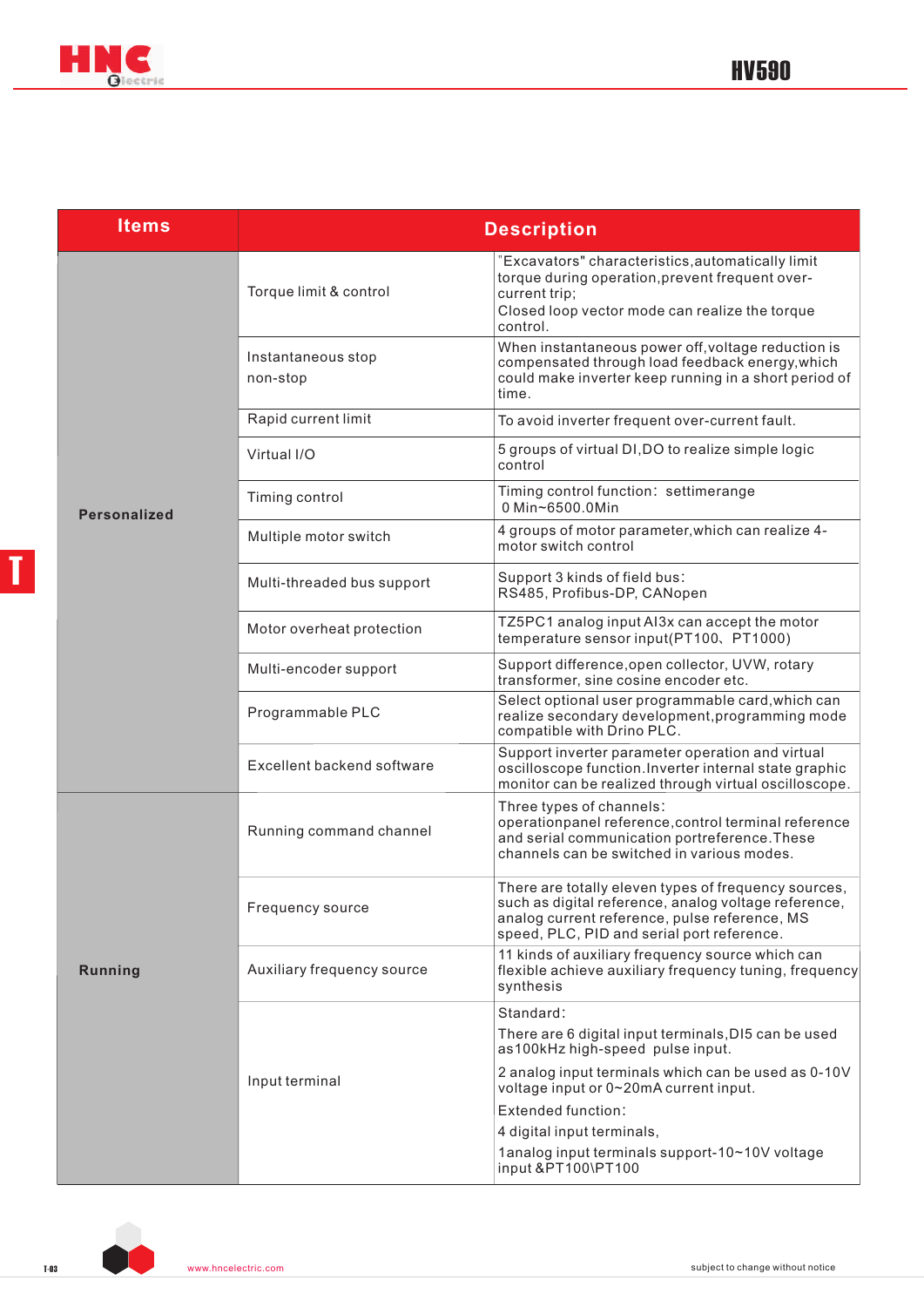

| <b>Items</b>              | <b>Description</b>          |                                                                                                                                                                                                                                                                                                                                                                                                                                            |  |  |  |  |  |  |
|---------------------------|-----------------------------|--------------------------------------------------------------------------------------------------------------------------------------------------------------------------------------------------------------------------------------------------------------------------------------------------------------------------------------------------------------------------------------------------------------------------------------------|--|--|--|--|--|--|
|                           | Output terminal             | Standard:<br>1 digital output terminals, Y1 is high-speed pulse<br>output terminal (can be choosen as open circuit<br>collector type), support 0~10kHz square wave signal;<br>2 relay output terminal;<br>2 analog output terminals, support 0~20mA output<br>current or 0~10V output voltage;<br>Extended function:<br>2 digital output terminal;;<br>1 analog output terminal, support 0~20mA output<br>current or 0~10V output voltage. |  |  |  |  |  |  |
|                           | <b>LED</b> display          | Realize parameter setting, status monitoring function                                                                                                                                                                                                                                                                                                                                                                                      |  |  |  |  |  |  |
|                           | Keyboard potentiometer      | Equipped with keyboard potentiometer or coding<br>potentiometer                                                                                                                                                                                                                                                                                                                                                                            |  |  |  |  |  |  |
|                           | Key lock&function selection | Realize button locking, define operation range for<br>part of buttons to prevent operation fault.                                                                                                                                                                                                                                                                                                                                          |  |  |  |  |  |  |
| <b>Keyboard operation</b> | <b>Protection function</b>  | It can implement power-on motor short-circuit<br>detection, input/output phase loss protection, over<br>current protection, over voltage protection, under<br>voltage protection, overheating protection and<br>overload protection.                                                                                                                                                                                                       |  |  |  |  |  |  |
|                           | Optional parts              | LCD operation panel, brake component, multi-<br>function extended card (1.IO extended card 2.user<br>programmable card), RS485 communication card,<br>Profibus-DP communication card, CANopen<br>communication card, differential input PG card,<br>UVW differential input PG card, rotating inverter PG<br>card, OC input PG card.                                                                                                        |  |  |  |  |  |  |
|                           | Using place                 | Indoor, and befree from direct sunlight, dust,<br>corrosive gas, combustible gas, oilsmoke,<br>vapor, driporsalt.                                                                                                                                                                                                                                                                                                                          |  |  |  |  |  |  |
|                           | Altitude                    | Below 1000m                                                                                                                                                                                                                                                                                                                                                                                                                                |  |  |  |  |  |  |
| <b>Environment</b>        | Ambient temperature         | -10 $\degree$ C to +40 $\degree$ C (Derating use when under ambient<br>temperature of 40 $\degree$ C to 50 $\degree$ C)                                                                                                                                                                                                                                                                                                                    |  |  |  |  |  |  |
|                           | Humidity                    | Less than 95%RH, without condensing                                                                                                                                                                                                                                                                                                                                                                                                        |  |  |  |  |  |  |
|                           | Vibration                   | Less than $5.9 \text{ m/s}^2(0.6g)$                                                                                                                                                                                                                                                                                                                                                                                                        |  |  |  |  |  |  |
|                           | Storage temperature         | $-20^{\circ}$ C~ $+60^{\circ}$ C                                                                                                                                                                                                                                                                                                                                                                                                           |  |  |  |  |  |  |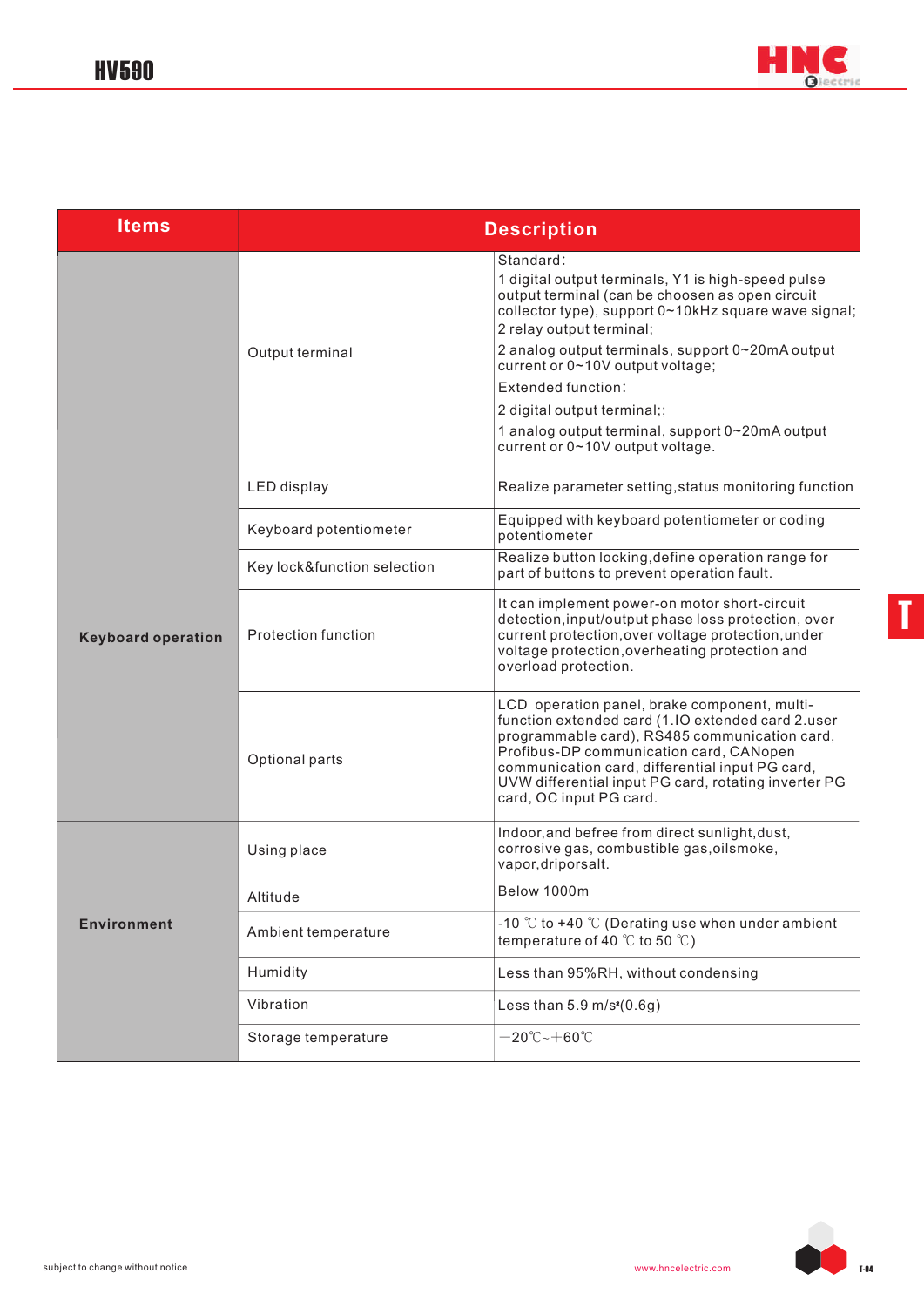

T

### **Model Definition**



| <b>Frequency Inverter</b> | <b>Motor adaper</b>                       |                 | <b>Rated Input (A)</b> | <b>Rated Output (A)</b> |
|---------------------------|-------------------------------------------|-----------------|------------------------|-------------------------|
| <b>Model</b>              | (kW)                                      | <b>HP</b>       |                        |                         |
|                           | 1PH single phase input : AC 220V, 50/60HZ |                 |                        |                         |
| HV590-R40G1               | 0.4                                       | 0.5             | 5.9                    | 2.5                     |
| HV590-R75G1               | 0.75                                      | $\mathbf{1}$    | 8.3                    | $\overline{4}$          |
| HV590-1R5G1               | 1.5                                       | $\overline{2}$  | 14.1                   | $\overline{7}$          |
| HV590-2R2G1               | 2.2                                       | $\overline{3}$  | 24.2                   | 10                      |
|                           | 3PH 3- phase input : AC 220V, 50/60HZ     |                 |                        |                         |
| HV590-R40G2               | 0.4                                       | 0.5             | 4.1                    | 2.5                     |
| HV590-R75G2               | 0.75                                      | $\overline{1}$  | 5.3                    | $\overline{4}$          |
| HV590-1R5G2               | 1.5                                       | $\overline{2}$  | 8.0                    | $\overline{7}$          |
| HV590-2R2G2               | 2.2                                       | 3               | 11.8                   | 10                      |
| HV590-004G2               | 4.0                                       | 5.5             | 18.1                   | 16                      |
| HV590-5R5G2               | 5.5                                       | 7.5             | 28.0                   | $\overline{25}$         |
| HV590-7R5G2               | 7.5                                       | 10              | 37.1                   | 32                      |
| HV590-011G2               | 11                                        | $\overline{15}$ | 49.8                   | 45                      |
| HV590-015G2               | 15                                        | 20              | 65.4                   | 60                      |
| HV590-018G2               | 18.5                                      | 25              | 81.6                   | $\overline{75}$         |
| HV590-022G2               | 22                                        | 30              | 97.7                   | 90                      |
| HV590-030G2               | 30                                        | 40              | 122.1                  | 110                     |
| HV590-037G2               | 37                                        | 50              | 157.4                  | 152                     |
| HV590-045G2               | 45                                        | 60              | 185.3                  | 176                     |
| HV590-055G2               | 55                                        | 70              | 215.8                  | 210                     |
|                           | 3PH 3- phase input : AC 380V, 50/60HZ     |                 |                        |                         |
| HV590-R75G3               | 0.75                                      | $\mathbf{1}$    | 4.3                    | 2.5                     |
| HV590-1R5G3               | 1.5                                       | $\overline{2}$  | 5.2                    | 3.7                     |
| HV590-2R2G3               | 2.2                                       | $\sqrt{3}$      | 6.0                    | 5                       |
| HV590-004G3               | 4.0                                       | 5               | 10.5                   | 8.5                     |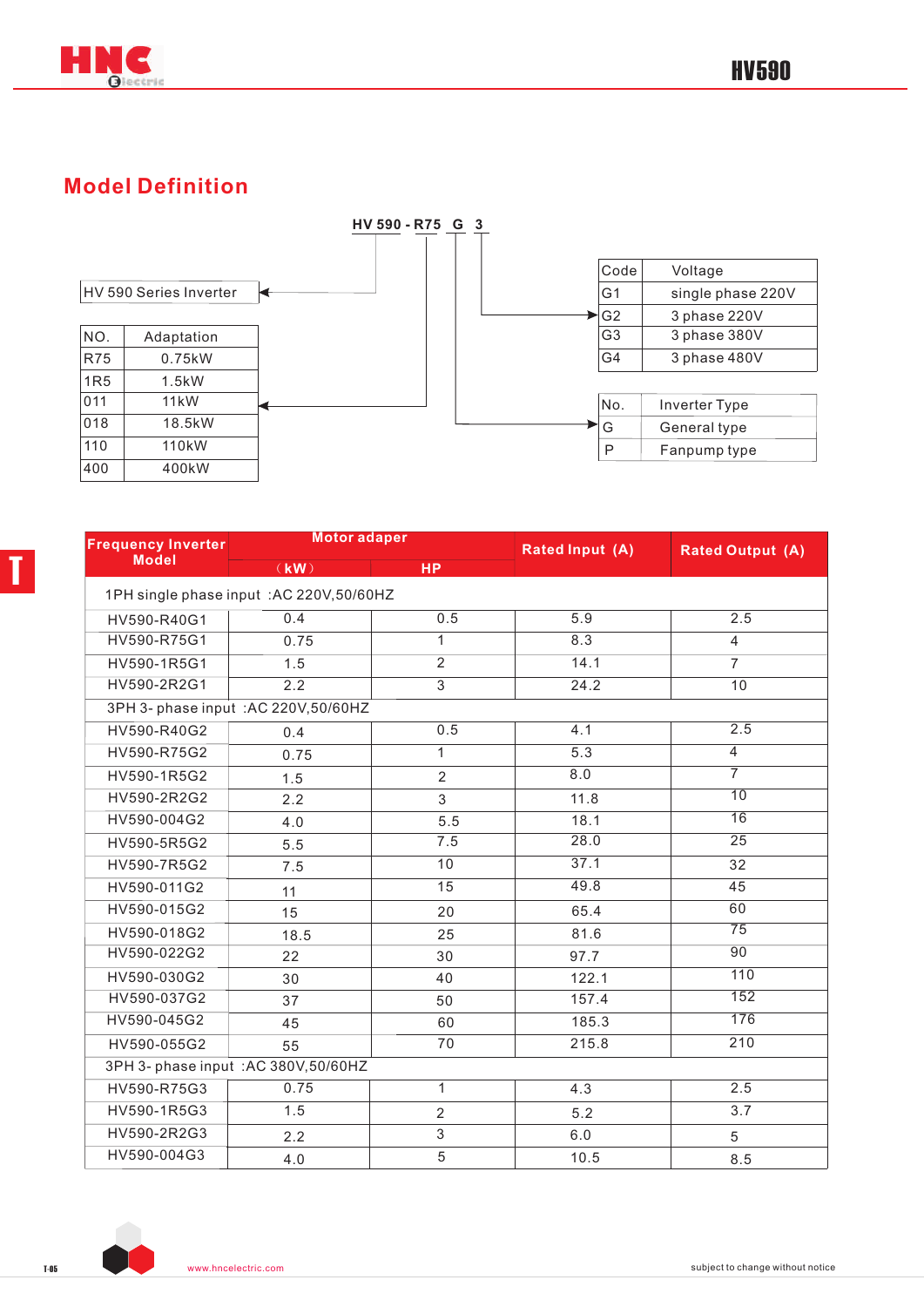

| <b>Frequency Inverter</b> | <b>Motor adaper</b>                   |                 | <b>Rated Input (A)</b> | <b>Rated Output (A)</b> |  |  |
|---------------------------|---------------------------------------|-----------------|------------------------|-------------------------|--|--|
| <b>Model</b>              | (KW)                                  | <b>HP</b>       |                        |                         |  |  |
| HV590-5R5G3               | 5.5                                   | 7.5             | 15.5                   | 13                      |  |  |
| HV590-7R5G3               | 7.5                                   | 10              | 20.5                   | 16                      |  |  |
| HV590-011G3               | 11.0                                  | 15              | 27.5                   | 25                      |  |  |
| HV590-015G3               | 15.0                                  | $\overline{20}$ | 37.1                   | 32                      |  |  |
| HV590-018G3               | 18.5                                  | 25              | 41.9                   | 38                      |  |  |
| HV590-022G3               | 22                                    | $\overline{30}$ | 49.3                   | 45                      |  |  |
| HV590-030G3               | 30                                    | 40              | 65.7                   | 60                      |  |  |
| HV590-037G3               | 37                                    | 50              | 80.6                   | 75                      |  |  |
| HV590-045G3               | 45                                    | 60              | 96.4                   | 90                      |  |  |
| HV590-055G3               | 55                                    | 70              | 117.6                  | 110                     |  |  |
| HV590-075G3               | 75                                    | 100             | 166.4                  | 150                     |  |  |
| HV590-093G3               | 90                                    | 125             | 184.3                  | 170                     |  |  |
| HV590-110G3               | 110                                   | 150             | 226.8                  | 210                     |  |  |
| HV590-132G3               | 132                                   | 175             | 268.1                  | 250                     |  |  |
| HV590-160G3               | 160                                   | 210             | 321.1                  | 300                     |  |  |
| HV590-187G3               | 185                                   | 245             | 368                    | 340                     |  |  |
| HV590-200G3               | 200                                   | 260             | 406.6                  | 380                     |  |  |
| HV590-220G3               | 220                                   | 300             | 442.7                  | 415                     |  |  |
| HV590-250G3               | 250                                   | 350             | 503                    | 470                     |  |  |
| HV590-280G3               | 280                                   | 370             | 555.9                  | 520                     |  |  |
| HV590-315G3               | 315                                   | 500             | 650.7                  | 600                     |  |  |
| HV590-355G3               | 355                                   | 420             | 734.5                  | 650                     |  |  |
| HV590-400G3               | 400                                   | 530             | 787.6                  | 725                     |  |  |
| HV590-450G3               | 450                                   | 595             | 846.0                  | 820                     |  |  |
| HV590-500G3               | 500                                   | 670             | 885.0                  | 860                     |  |  |
| HV590-560G3               | 560                                   | 750             | 990.0                  | 950                     |  |  |
| HV590-630G3               | 630                                   | 840             | 1150                   | 1100                    |  |  |
|                           | 3PH 3- phase input : AC 460V, 50/60HZ |                 |                        |                         |  |  |
| HV590-R75G4               | 0.75                                  | $\mathbf{1}$    | 4.1                    | 2.5                     |  |  |
| HV590-1R5G4               | 1.5                                   | $\overline{2}$  | 4.9                    | 3.7                     |  |  |
| HV590-2R2G4               | 2.2                                   | $\mathfrak{S}$  | 5.7                    | 5                       |  |  |
| HV590-004G4               | 4.0                                   | 5               | 9.4                    | 8                       |  |  |
| HV590-5R5G4               | 5.5                                   | 7.5             | 12.5                   | 11                      |  |  |
| HV590-7R5G4               | 7.5                                   | 10              | 18.3                   | 15                      |  |  |
| HV590-011G4               | 11.0                                  | 15              | 23.1                   | 22                      |  |  |
| HV590-015G4               | 15.0                                  | $\overline{20}$ | 29.8                   | 27                      |  |  |
| HV590-018G4               | 18.5                                  | 25              | 35.7                   | 34                      |  |  |
| HV590-022G4               | 22                                    | 30              | 41.7                   | 40                      |  |  |
| HV590-030G4               | 30                                    | 40              | 57.4                   | 55                      |  |  |
| HV590-037G4               | 37                                    | 50              | 66.5                   | 65                      |  |  |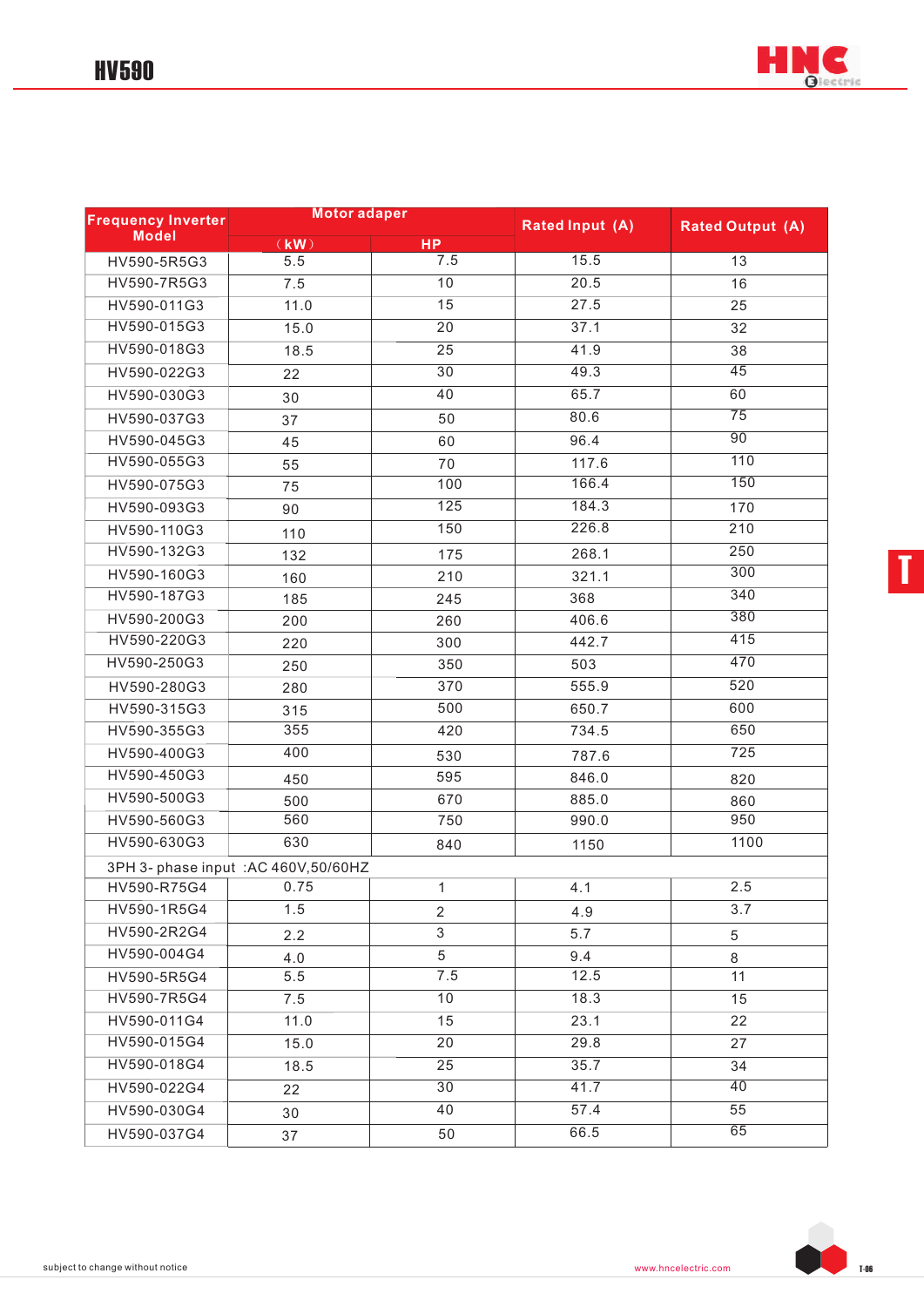

| <b>Frequency Inverter</b> | <b>Motor adaper</b> |     | <b>Rated Input (A)</b> | <b>Rated Output (A)</b> |  |  |
|---------------------------|---------------------|-----|------------------------|-------------------------|--|--|
| <b>Model</b>              | (KW)                | HP  |                        |                         |  |  |
| HV590-045G4               | 45                  | 60  | 81.7                   | 80                      |  |  |
| HV590-055G4               | 55                  | 70  | 101.9                  | 100                     |  |  |
| HV590-075G4               | 75                  | 100 | 137.4                  | 130                     |  |  |
| HV590-093G4               | 90                  | 125 | 151.8                  | 147                     |  |  |
| HV590-110G4               | 110                 | 150 | 216.0                  | 180                     |  |  |
| HV590-132G4               | 132                 | 175 | 220.7                  | 216                     |  |  |
| HV590-160G4               | 160                 | 210 | 264.2                  | 259                     |  |  |
| HV590-187G4               | 185                 | 245 | 309.4                  | 300                     |  |  |
| HV590-200G4               | 200                 | 260 | 334.4                  | 328                     |  |  |
| HV590-220G4               | 220                 | 300 | 363.9                  | 358                     |  |  |
| HV590-250G4               | 250                 | 350 | 407.9                  | 400                     |  |  |
| HV590-280G4               | 280                 | 370 | 457.4                  | 449                     |  |  |
| HV590-315G4               | 315                 | 500 | 533.2                  | 516                     |  |  |
| HV590-355G4               | 355                 | 420 | 623.3                  | 570                     |  |  |
| HV590-400G4               | 400                 | 530 | 706.9                  | 650                     |  |  |
| HV590-450G4               | 450                 | 595 | 760.0                  | 700                     |  |  |
| HV590-500G4               | 500                 | 670 | 865.0                  | 800                     |  |  |
| HV590-560G4               | 560                 | 750 | 970.0                  | 900                     |  |  |
| HV590-630G4               | 630                 | 840 | 1100                   | 1000                    |  |  |



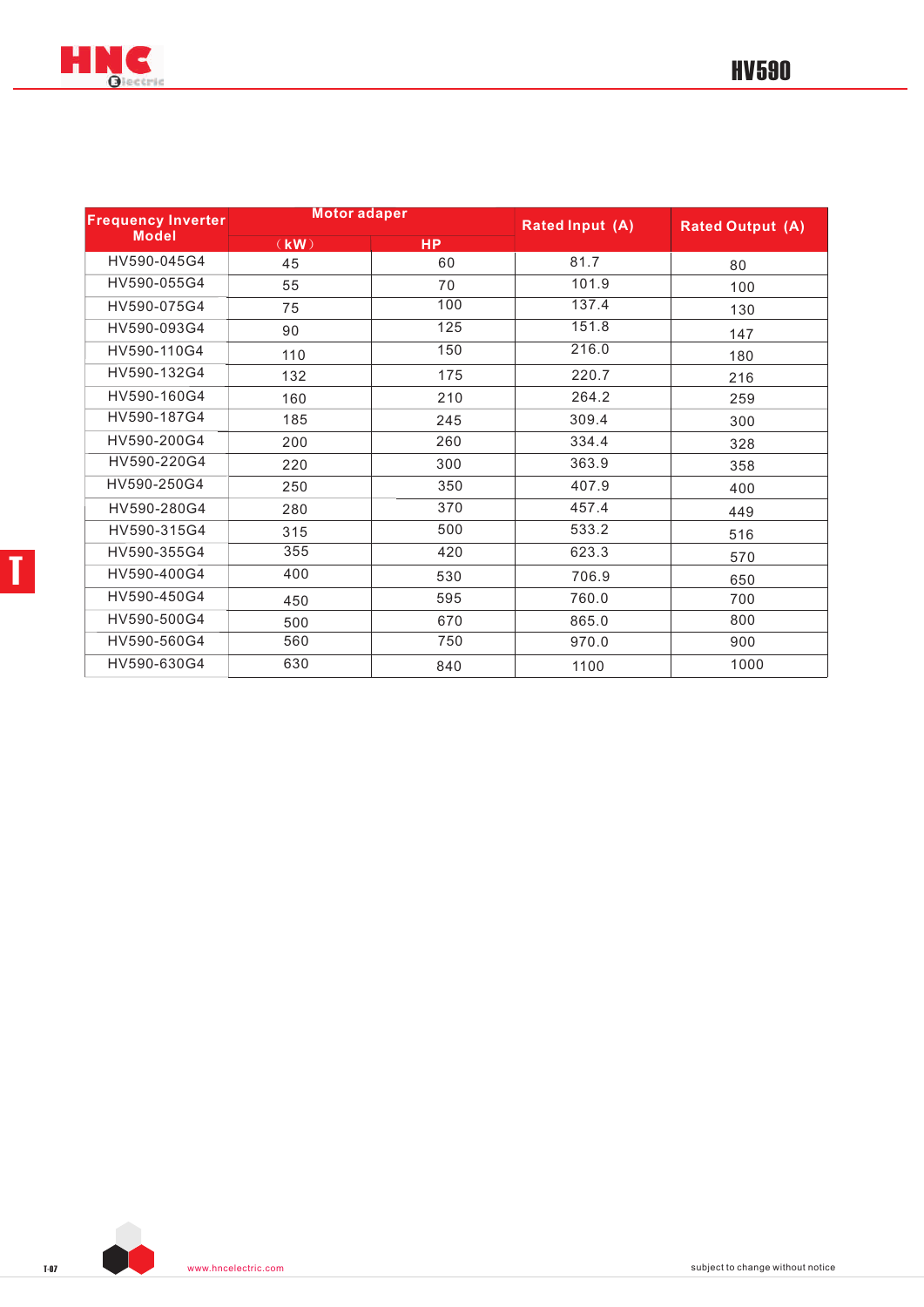

## **Dimensional Drawing**

#### **1 Product Component Name**



HV590−R40G1/G2~HV590-2R2G1/G2 HV590-7R5G3 and below power class









Operationpanel

Cover

HV590−0R4G2~HV590−2R2G2、HV590−R75G3~HV590-7R5G3 and blow power class





HV590-011G3~HV590-220G3 power class HV590-185G3~HV590-400G3 Product outline and mounting dimension









Mounting hole Cooling fan

Enclosure

Nameplate

HV590-011G3 and above power class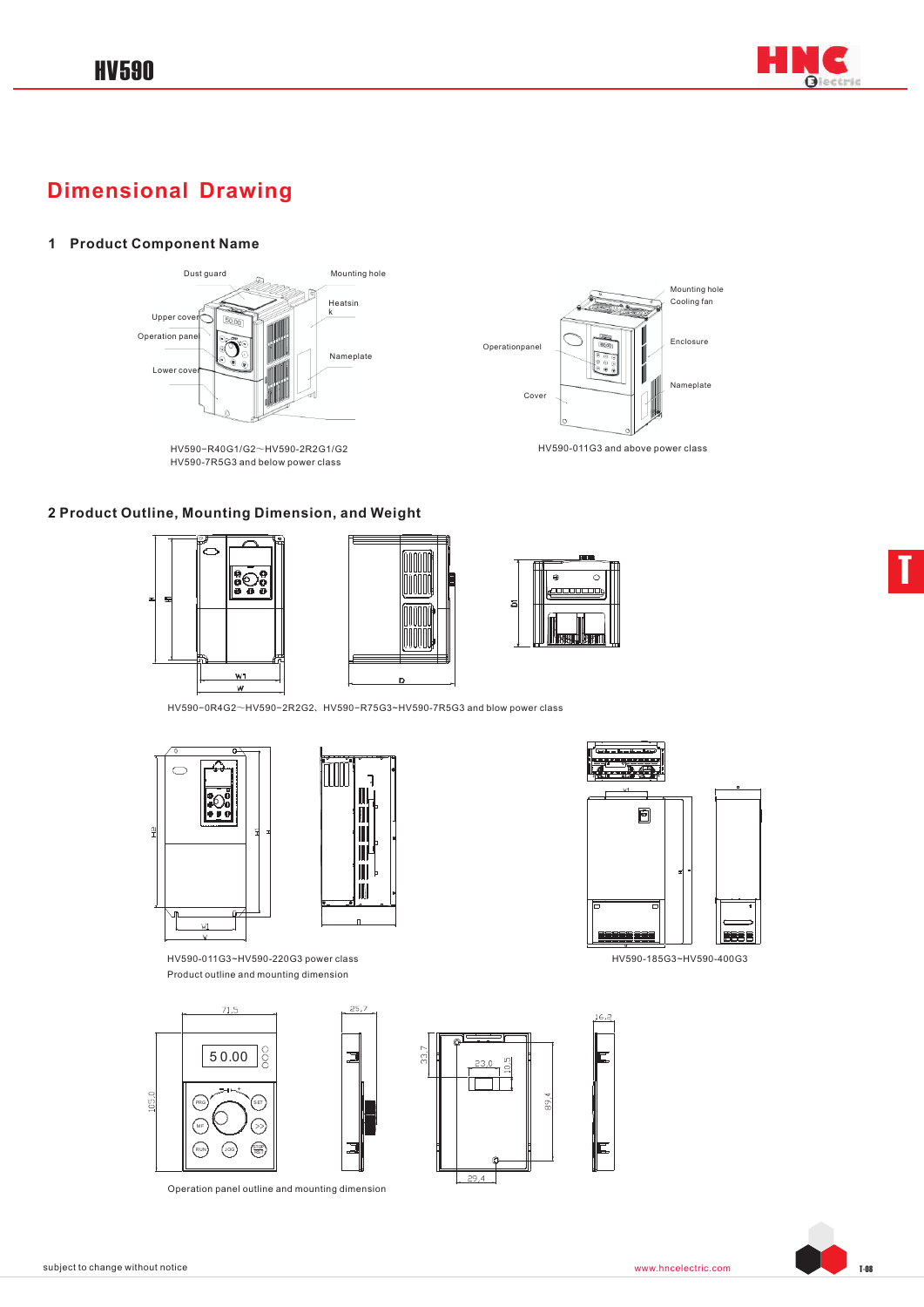

| <b>Shape DIM</b> | <b>Shape Dimension And Installation Dimension(mm)</b> |     |             |                |                |           |                |                         |             |     |
|------------------|-------------------------------------------------------|-----|-------------|----------------|----------------|-----------|----------------|-------------------------|-------------|-----|
|                  | W                                                     | H   | $\mathbf D$ | W <sub>1</sub> | H <sub>1</sub> | <b>D1</b> | H <sub>2</sub> | <b>Assemblyaperture</b> | weight (kg) |     |
| HV590-R40G1      |                                                       |     |             |                |                |           |                |                         |             |     |
| HV590-R75G1      | 118.5                                                 | 185 | 159         | 106.5          | 174.5          | 150       |                | 5.5                     | 2.2         |     |
| HV590-1R5G1      |                                                       |     |             |                |                |           |                |                         |             |     |
| HV590-2R2G1      |                                                       |     |             |                |                |           |                |                         |             |     |
| HV590-R40G2      |                                                       |     |             |                |                |           |                |                         |             |     |
| HV590-R75G2      | 118.5                                                 | 185 | 159         | 106.5          | 174.5          | 150       |                | 5.5                     | 2.2         |     |
| HV590-1R5G2      |                                                       |     |             |                |                |           |                |                         |             |     |
| HV590-2R2G2      |                                                       |     |             |                |                |           |                |                         |             |     |
| HV590-004G2      | 150                                                   | 258 | 183.8       | 136.8          | 245            | 175.3     |                | 5.5                     | 4.0         |     |
| HV590-5R5G2      | 210                                                   | 337 | 191         | 150            | 322.5          |           | 298            | $\overline{7}$          | 8.7         |     |
| HV590-7R5G2      | 210                                                   | 337 | 191         | 150            | 322.5          |           | 298            | $\overline{7}$          | 8.7         |     |
| HV590-011G2      | 221                                                   | 380 | 229.6       | 163            | 363.6          |           | 341            | $\overline{7}$          | 10          |     |
| HV590-015G2      | 221                                                   | 380 | 229.6       | 163            | 363.6          |           | 341            | $\overline{7}$          | 10          |     |
| HV590-018G2      | 285                                                   | 501 | 230.2       | 200            | 482            |           | 460            | $\overline{7}$          | 19          |     |
| HV590-022G2      | 352                                                   | 585 | 274.2       | 220            | 559            |           | 538            | 10                      | 35          |     |
| HV590-030G2      | 352                                                   | 585 | 274.2       | 220            | 559            |           | 538            | 10                      | 35          |     |
| HV590-037G2      | 352                                                   | 585 | 274.2       | 220            | 559            |           | 538            | 10                      | 35          |     |
| HV590-045G2      | 384                                                   | 650 | 310         | 300            | 628            |           | 600            | 10                      | 48          |     |
| HV590-055G2      | 485                                                   | 760 | 316         | 325            | 739            |           | 713            | 12                      | 66          |     |
| HV590-R75G3      |                                                       |     |             |                |                |           |                |                         |             |     |
| HV590-1R5G3      | 118.5                                                 |     | 185         | 159            | 106.5          | 174.5     | 150            |                         | 5.5         | 2.2 |
| HV590-2R2G3      |                                                       |     |             |                |                |           |                |                         |             |     |
| HV590-004G3      | 118.5                                                 | 195 | 169         | 106.5          | 184.5          | 160       |                | 5.5                     | 2.6         |     |
| HV590-5R5G3      | 150                                                   | 258 | 183.8       | 136.8          | 245            | 175.3     |                | 5.5                     | 4.0         |     |
| HV590-7R5G3      |                                                       |     |             |                |                |           |                |                         |             |     |
| HV590-011G3      | 210                                                   | 337 | 191         | 150            | 322.5          |           | 298            | $\overline{7}$          | 8.7         |     |
| HV590-015G3      |                                                       |     |             |                |                |           |                |                         |             |     |
| HV590-018G3      | 221                                                   | 380 | 229.6       | 163            | 363.6          |           | 341            | $\overline{7}$          | 10          |     |
| HV590-022G3      |                                                       |     |             |                |                |           |                |                         |             |     |
| HV590-030G3      | 285                                                   | 501 | 230.2       | 200            | 482            |           | 460            | $\overline{7}$          | 19          |     |
| HV590-037G3      |                                                       |     |             |                |                |           |                |                         |             |     |
| HV590-045G3      |                                                       |     |             |                |                |           |                |                         |             |     |
| HV590-055G3      | 352                                                   | 585 | 274.2       | 220            | 559            |           | 538            | $10$                    | 25          |     |
| HV590-075G3      |                                                       |     |             |                |                |           |                |                         |             |     |
| HV590-090G3      | 384                                                   | 650 | 310         | 300            | 628            |           | 600            | 10                      | 48          |     |
| HV590-110G3      | 485                                                   | 760 | 316         | 325            | 739            |           | 713            | 12                      | 66          |     |
| Wall mounting    |                                                       |     |             |                |                |           |                |                         |             |     |
| HV590-132G3      | 533                                                   | 830 | 405         | 325            | 809            |           | 780            | 12                      | 94          |     |
| HV590-160G3      |                                                       |     |             |                |                |           |                |                         |             |     |
| HV590-185G3      |                                                       |     |             |                |                |           |                |                         |             |     |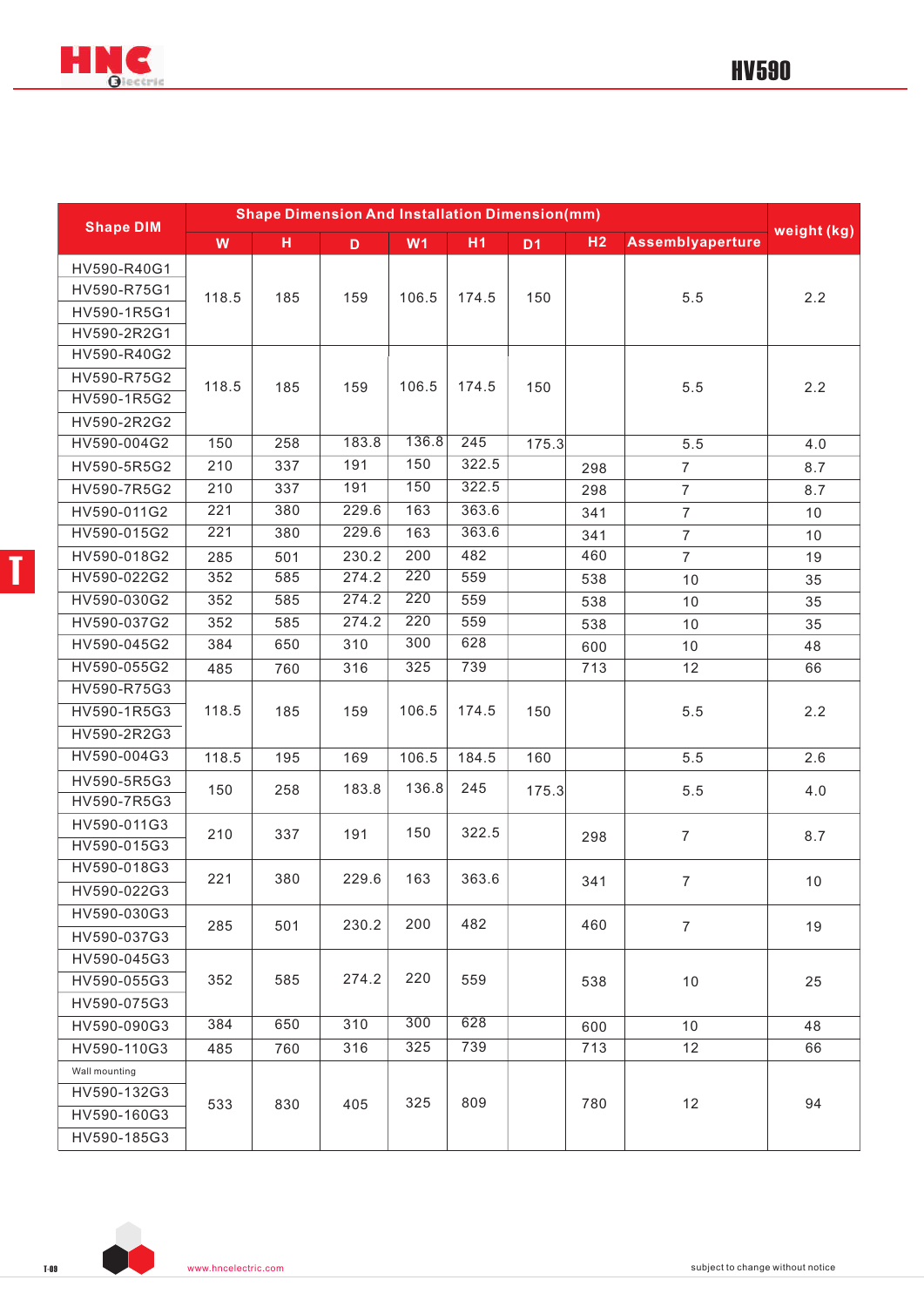

| <b>Shape DIM</b>     | <b>Shape Dimension And Installation Dimension(mm)</b> |      |             |       |                |                |                |                         |             |
|----------------------|-------------------------------------------------------|------|-------------|-------|----------------|----------------|----------------|-------------------------|-------------|
|                      | W                                                     | H    | $\mathbf D$ | W1    | H <sub>1</sub> | D <sub>1</sub> | H <sub>2</sub> | <b>Assemblyaperture</b> | weight (kg) |
| Cabinet installation |                                                       |      |             |       |                |                |                |                         |             |
| HV590-132G3          |                                                       |      |             | 325   | 1191           |                |                |                         |             |
| HV590-160G3          | 533                                                   | 1212 | 405         |       |                | 75             |                | 12                      | 150         |
| HV590-185G3          |                                                       |      |             |       |                |                |                |                         |             |
| Cabinet installation |                                                       |      |             |       |                |                |                |                         |             |
| HV590-200G3          | 638                                                   | 1402 | 374         | 350   | 1372           |                |                | 14                      | 175         |
| HV590-220G3          |                                                       |      |             |       |                |                |                |                         |             |
| Cabinet installation |                                                       |      |             |       |                |                |                |                         |             |
| HV590-250G3          |                                                       |      |             |       |                |                |                |                         |             |
| HV590-280G3          | 700                                                   | 1627 | 460         | 520   | 1592           |                |                | 14                      | 253         |
| HV590-315G3          |                                                       |      |             |       |                |                |                |                         |             |
| HV590-355G3          |                                                       |      |             | 520   | 1737           |                |                |                         |             |
| HV590-400G3          | 800                                                   | 1772 | 460         |       |                |                |                | 14                      | 300         |
| HV590-450G3          |                                                       |      |             |       |                |                |                |                         |             |
| HV590-500G3          | 1200                                                  | 2000 | 568         |       |                |                |                |                         |             |
| HV590-560G3          |                                                       |      |             |       |                |                |                | 14                      | 400         |
| HV590-630G3          |                                                       |      |             |       |                |                |                |                         |             |
| HV590-R75G4          |                                                       |      |             |       |                |                |                |                         |             |
| HV590-1R5G4          | 118.5                                                 | 185  | 159         | 106.5 | 174.5          | 150            |                | 5.5                     | 2.2         |
| HV590-2R2G4          |                                                       |      |             |       |                |                |                |                         |             |
| HV590-004G4          | 118.5                                                 | 195  | 169         | 106.5 | 184.5          | 160            |                | 5.5                     | 2.6         |
| HV590-5R5G4          | 150                                                   | 258  | 183.8       | 136.8 | 245            | 175.3          |                | 5.5                     | 4.0         |
| HV590-7R5G4          |                                                       |      |             |       |                |                |                |                         |             |
| HV590-011G4          | 210                                                   | 337  | 191         | 150   | 322.5          |                | 298            | $\overline{7}$          | 8.7         |
| HV590-015G4          |                                                       |      |             |       |                |                |                |                         |             |
| HV590-018G4          | 221                                                   | 380  | 229.6       | 163   | 363.6          |                | 341            | $\overline{7}$          | 10          |
| HV590-022G4          |                                                       |      |             |       |                |                |                |                         |             |
| HV590-030G4          | 285                                                   | 501  | 230.2       | 200   | 482            |                | 460            | $\overline{7}$          | 19          |
| HV590-037G4          |                                                       |      |             |       |                |                |                |                         |             |
| HV590-045G4          |                                                       |      |             |       |                |                |                |                         |             |
| HV590-055G4          | 352                                                   | 585  | 274.2       | 220   | 559            |                | 538            | 10                      | 25          |
| HV590-075G4          |                                                       |      |             |       |                |                |                |                         |             |
| HV590-093G4          | 384                                                   | 650  | 310         | 300   | 628            |                | 600            | 10                      | 48          |
| HV590-110G4          | 485                                                   | 760  | 316         | 325   | 739            |                | 713            | 12                      | 66          |
| Wall mounting        |                                                       |      |             |       |                |                |                |                         |             |
| HV590-132G4          |                                                       | 830  | 405         | 325   | 809            |                | 780            | 12                      | 94          |
| HV590-160G4          | 533                                                   |      |             |       |                |                |                |                         |             |
| HV590-185G4          |                                                       |      |             |       |                |                |                |                         |             |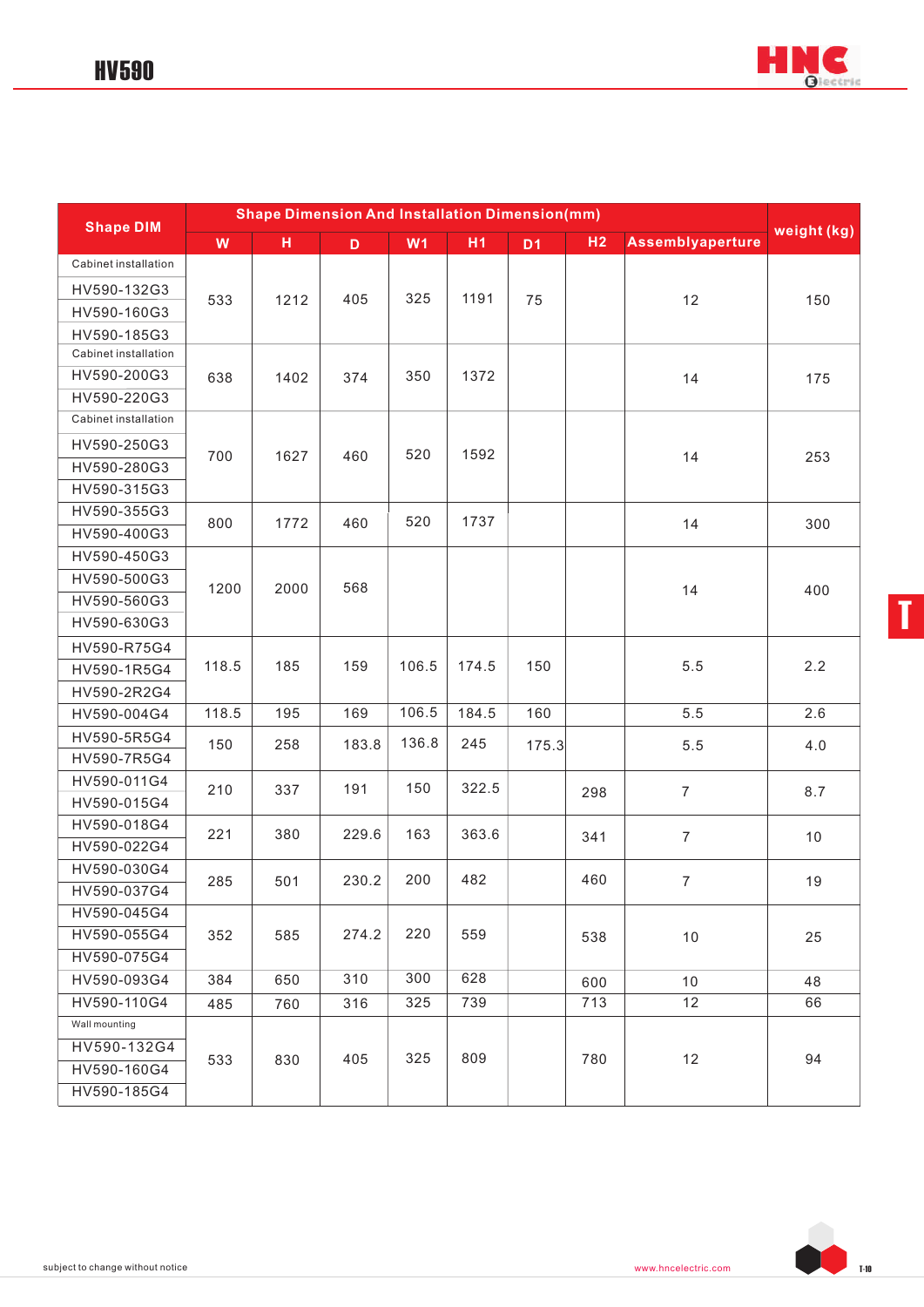

| <b>Shape DIM</b>     | <b>Shape Dimension And Installation Dimension(mm)</b> |      |     |                |                |                |    |                         |             |  |
|----------------------|-------------------------------------------------------|------|-----|----------------|----------------|----------------|----|-------------------------|-------------|--|
|                      | W                                                     | н    | D   | W <sub>1</sub> | H <sub>1</sub> | D <sub>1</sub> | H2 | <b>Assemblyaperture</b> | weight (kg) |  |
| Cabinet installation |                                                       |      |     |                |                |                |    |                         |             |  |
| HV590-132G4          |                                                       |      | 405 | 325            | 1191           |                |    |                         |             |  |
| HV590-160G4          | 533                                                   | 1212 |     |                |                | 75             |    | 12                      | 150         |  |
| HV590-185G4          |                                                       |      |     |                |                |                |    |                         |             |  |
| Cabinet installation |                                                       |      |     |                |                |                |    |                         |             |  |
| HV590-200G4          | 638                                                   | 1402 | 374 | 350            | 1372           |                |    | 14                      | 175         |  |
| HV590-220G4          |                                                       |      |     |                |                |                |    |                         |             |  |
| Cabinet installation |                                                       |      |     |                |                |                |    |                         |             |  |
| HV590-250G4          |                                                       |      |     |                |                |                |    |                         |             |  |
| HV590-280G4          | 700                                                   | 1627 | 460 | 520            | 1592           |                |    | 14                      | 253         |  |
| HV590-315G4          |                                                       |      |     |                |                |                |    |                         |             |  |
| HV590-355G4          |                                                       |      | 460 | 520            | 1737           |                |    |                         |             |  |
| HV590-400G4          | 800                                                   | 1772 |     |                |                |                |    | 14                      | 300         |  |
| HV590-450G4          |                                                       |      |     |                |                |                |    |                         |             |  |
| HV590-500G4          |                                                       |      | 568 |                |                |                |    |                         |             |  |
| HV590-560G4          | 1200                                                  | 2000 |     |                |                |                |    | 14                      | 400         |  |
| HV590-630G4          |                                                       |      |     |                |                |                |    |                         |             |  |